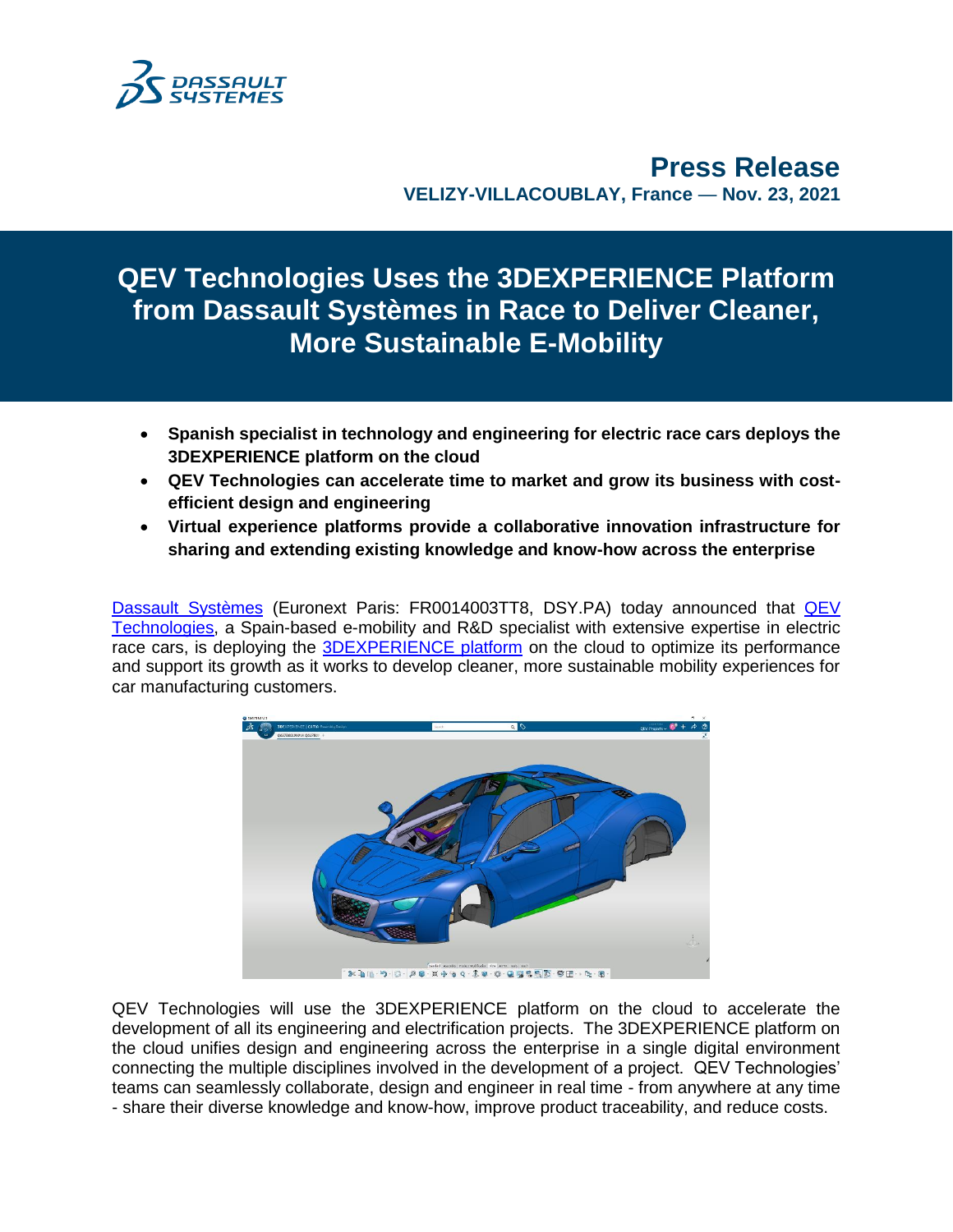"Our vast experience in motorsport and e-racing led our company to develop cutting-edge technologies. We have become a leader in terms of development and manufacture of applied solutions in electromobility, being the perfect technological and engineering partner that meets our customers' expectations. These manufacturers have expectations for longer battery autonomy, high customization, reliability, performance and fast time to market," said Joan Orús, CEO of QEV Technologies. "We were already using Dassault Systèmes' CATIA applications and decided to move to the 3DEXPERIENCE platform on the cloud to benefit from collaboration and project management, develop our products faster, and win more business. Dassault Systèmes and its extensive references in the EV industry worldwide were also key factors in this decision."

As the automotive industry evolves toward electric, connected and autonomous vehicles, innovative companies and technologies are impacting vehicle design. New approaches are needed in a competitive marketplace to rethink and advance the vehicle experience, manage project complexity, and accelerate the delivery of smart, safe and high performing mobility systems.

"Dassault Systèmes has a long history in diverse sectors of the automotive industry including specialist technology companies in racing that focus on bringing competitive new technology to the racetrack as quickly as possible," said Laurence Montanari, Vice President, Transportation & Mobility Industry, Dassault Systèmes. "With the 3DEXPERIENCE platform, QEV Technologies can optimize collaboration and concepts, and streamline communication between all players involved. This significantly accelerates the greater industry's transition to e-mobility."

###

### **FOR MORE INFORMATION**

QEV Technologies customer story: [https://www.3ds.com/insights/customer-stories/qev](https://www.3ds.com/insights/customer-stories/qev-technologies)[technologies](https://www.3ds.com/insights/customer-stories/qev-technologies)

Dassault Systèmes' industry solution experiences for Transportation & Mobility: <https://ifwe.3ds.com/transportation-mobility>

Dassault Systèmes' 3DEXPERIENCE platform, 3D design software, 3D Digital Mock Up and Product Lifecycle Management (PLM) solutions: [http://www.3ds.com](http://www.3ds.com/)